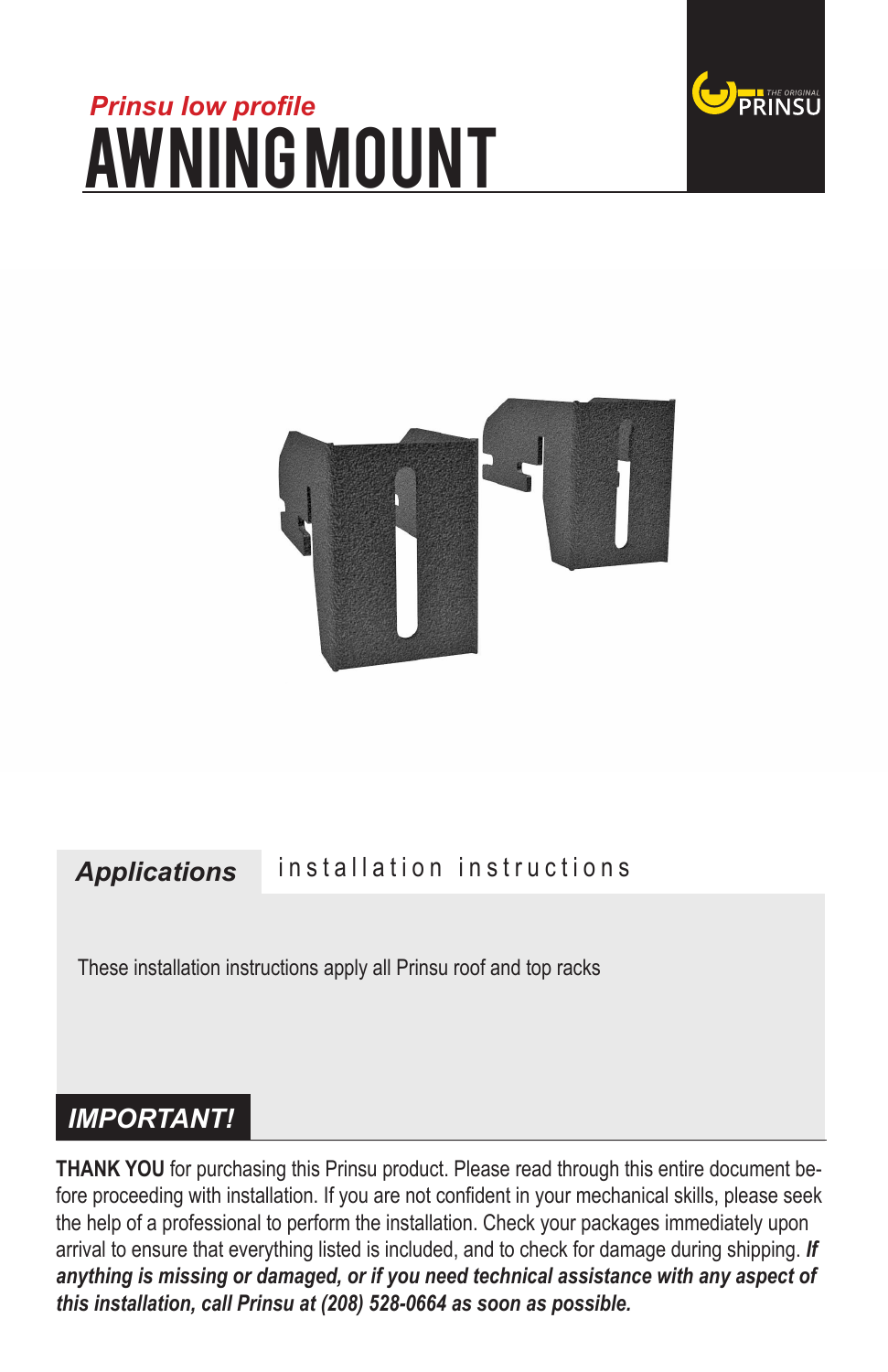# *IMPORTANT!*

### **Caution:**

The handling characteristics of the vehicle changes when you transport a load on top of the vehicle. For safety reasons we recommend you exercise extreme care when transporting wind-resistant loads. Special consideration must be taken into account when cornering and braking.

#### **Note for Dealers and Installers:**

It is your responsibility to ensure instruct ions are given to the end user or client.



# **A** 8 – 1/4"-20x3/4" Carriage bolt



**B** 8 – 1/4" Flat Washer



**C** 8 – 1/4" Nylock Nut



## **Exploded Product/Hardware View**





# *Questions?*

Call: 866-522-0697 Email: info@prinsudesign.com